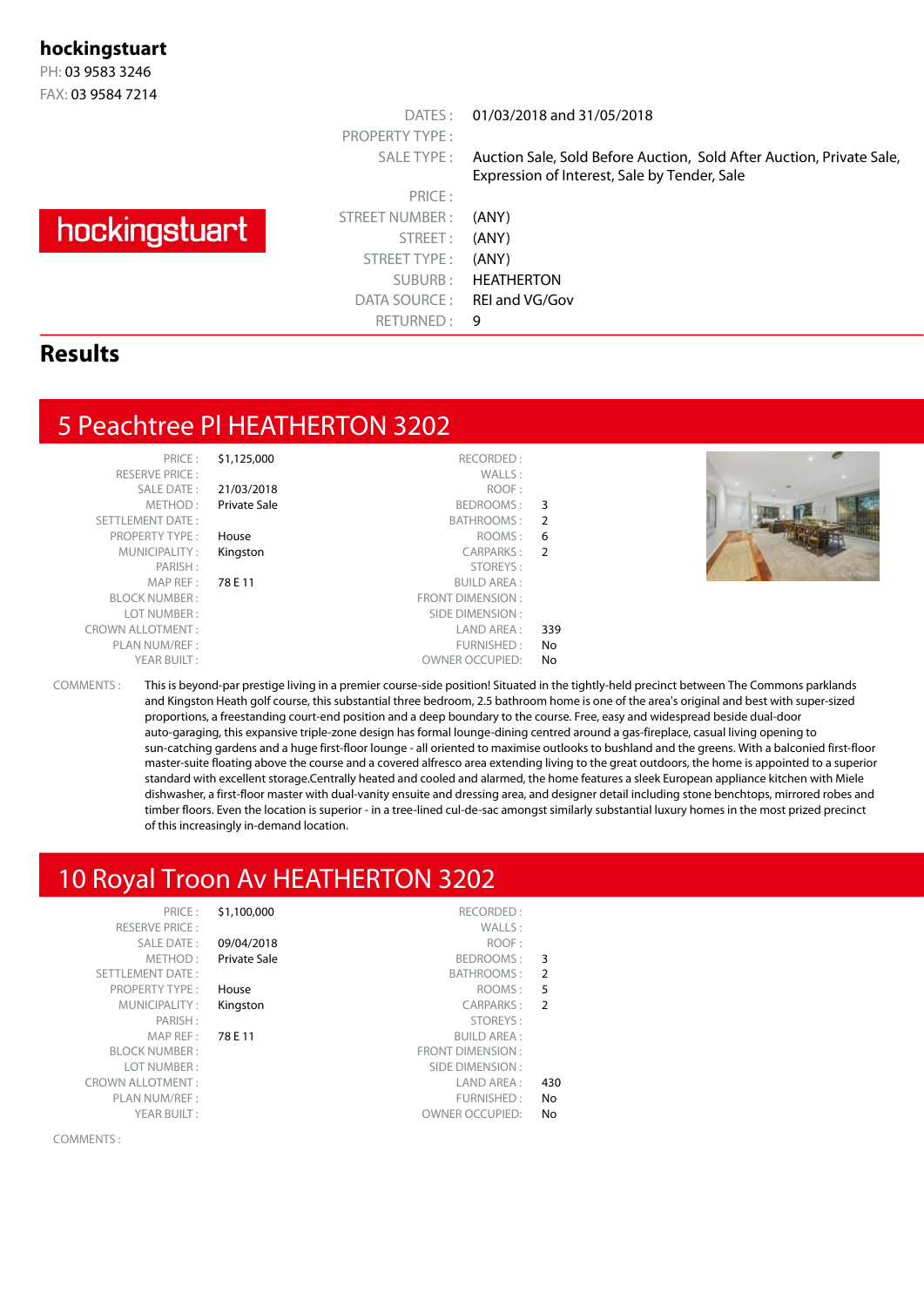## 31 Golf View Rd HEATHERTON 3202

| PRICE:                  | \$1,060,000         | RECORDED:              |                |         |
|-------------------------|---------------------|------------------------|----------------|---------|
| <b>RESERVE PRICE:</b>   |                     | WALLS:                 | Weatherboard   |         |
| SALE DATE:              | 12/05/2018          | ROOF:                  |                |         |
| METHOD:                 | <b>Auction Sale</b> | BEDROOMS:              | 4              |         |
| SETTLEMENT DATE:        |                     | BATHROOMS:             |                |         |
| <b>PROPERTY TYPE:</b>   | House (Res)         | ROOMS:                 |                |         |
| MUNICIPALITY:           | Kingston            | CARPARKS:              | $\overline{4}$ |         |
| PARISH:                 |                     | STOREYS:               |                | O OBbie |
| MAP REF :               | 78 E 10             | <b>BUILD AREA:</b>     |                |         |
| <b>BLOCK NUMBER:</b>    |                     | FRONT DIMENSION: 0     |                |         |
| LOT NUMBER:             |                     | SIDE DIMENSION :       |                |         |
| <b>CROWN ALLOTMENT:</b> |                     | LAND AREA :            | 720            |         |
| PLAN NUM/REF :          |                     | FURNISHED:             | No             |         |
| YEAR BUILT:             |                     | <b>OWNER OCCUPIED:</b> | No             |         |

COMMENTS : This beautifully renovated period home on a large allotment of approximately 720sqm has been recently transformed by its owner. It is spacious and ideal for all families. Features include timber floors, 11ft ceilings, four spacious bedrooms (main and study with bay windows), beautiful kitchen with granite bench tops plus warm and welcoming living and dining areas complete with a cosy woodheater. Enjoy the outdoors with family and friends on the multi-seasonal alfresco deck which looks out to a tranquil rural setting, or take a swim in your year-round gas heated salt swim spa/pool. This really is the perfect entertainer inside and out. Among the home's many quality inclusions are a pull-down queen bed in the front bedroom/study, 1.5-bathrooms, ducted vacuum & heating, evaporative cooling, ceiling fans, large laundry, water tanks and four car garage with plenty of storage. With prized zoning for Cheltenham Secondary College, this fine family home is also close to golf courses, Karkarook Park, Southland and public transport.

#### 4 St Andrews Dr HEATHERTON 3202

| PRICE:                  | \$925,000    | RECORDED:               |     |  |
|-------------------------|--------------|-------------------------|-----|--|
| <b>RESERVE PRICE:</b>   |              | WALLS:                  |     |  |
| SALE DATE:              | 30/03/2018   | ROOF:                   |     |  |
| METHOD:                 | Private Sale | BEDROOMS:               | 3   |  |
| SETTLEMENT DATE:        | 06/04/2018   | BATHROOMS:              | 2   |  |
| <b>PROPERTY TYPE:</b>   | House        | ROOMS:                  | 5   |  |
| MUNICIPALITY:           | Kingston     | <b>CARPARKS:</b>        | 1   |  |
| PARISH:                 | Mordialloc   | STOREYS:                |     |  |
| MAP REF:                | 78 D 11      | <b>BUILD AREA:</b>      |     |  |
| <b>BLOCK NUMBER:</b>    |              | <b>FRONT DIMENSION:</b> |     |  |
| LOT NUMBER:             | 163          | SIDE DIMENSION:         |     |  |
| <b>CROWN ALLOTMENT:</b> |              | LAND AREA :             | 258 |  |
| PLAN NUM/REF:           | PS502014     | FURNISHED:              | No  |  |
| YEAR BUILT:             |              | <b>OWNER OCCUPIED:</b>  | No  |  |
|                         |              |                         |     |  |



COMMENTS : See the light, love the accommodation, make this lovely home your entry to this family-wise location! Sized up with sun-bathed north-facing formal and family zones wrapping a paved garden, this freestanding three bedroom, 2.5 bathroom home represents rare family value in a remarkably family-wise position. Cleverly upgraded with brand-new stainless-steel cooking appliances for the stone benchtop kitchen, stylish brand new wideboard timber floors and a gorgeous gas-log fireplace, this freshly-painted great value home is ready to move in and enjoy with generous storage including sparkling mirrored robes and two all-new reverse-cycle air-conditioners plus ducted heating and cooling. Designed to fit a family with a quiet master-suite (starring a stylish dual-vanity ensuite and robed dressing-area) for parental privacy and an awning-shaded outdoor area for all-weather entertaining, there's the perfect-sized garden with a shed for extra storage and five varieties of established fruit trees for a fruitful future. all the practicalities are here too - including easy-access auto-garaging, a 5KW solar system and climate-controlling 99% UV protection tinting for all windows. There's even a satellite dish for international TV stations ready to plug-in and play! Just a short stroll to one of five playgrounds in The Heath and a 2 minute walk to one of the Top 3 Golf Clubs in Australia, Kingston Golf Club, the home has Kingston Primary School within a five minute wander and shopping centres and bay beaches within a short drive. This is a lovely family opportunity you can't afford to miss!

## 6 Genine Av HEATHERTON 3202

| PRICE:                  | \$875,000           | RECORDED:              |                         |        |
|-------------------------|---------------------|------------------------|-------------------------|--------|
| <b>RESERVE PRICE:</b>   |                     | WALLS:                 | Weatherboard            |        |
| SALE DATE:              | 28/04/2018          | ROOF:                  |                         |        |
| METHOD:                 | <b>Auction Sale</b> | BEDROOMS:              | $\overline{\mathbf{3}}$ |        |
| SETTLEMENT DATE:        |                     | BATHROOMS:             |                         |        |
| <b>PROPERTY TYPE:</b>   | House (Res)         | ROOMS:                 |                         |        |
| MUNICIPALITY:           | Kingston            | CARPARKS: 2            |                         |        |
| PARISH:                 |                     | STOREYS:               |                         | HOCKIN |
| MAP REF:                | 78 E 10             | <b>BUILD AREA:</b>     |                         |        |
| <b>BLOCK NUMBER:</b>    |                     | FRONT DIMENSION:       |                         |        |
| LOT NUMBER:             |                     | SIDE DIMENSION :       |                         |        |
| <b>CROWN ALLOTMENT:</b> |                     | LAND AREA :            | 579                     |        |
| PLAN NUM/REF:           |                     | FURNISHED:             | No                      |        |
| YEAR BUILT:             |                     | <b>OWNER OCCUPIED:</b> | No                      |        |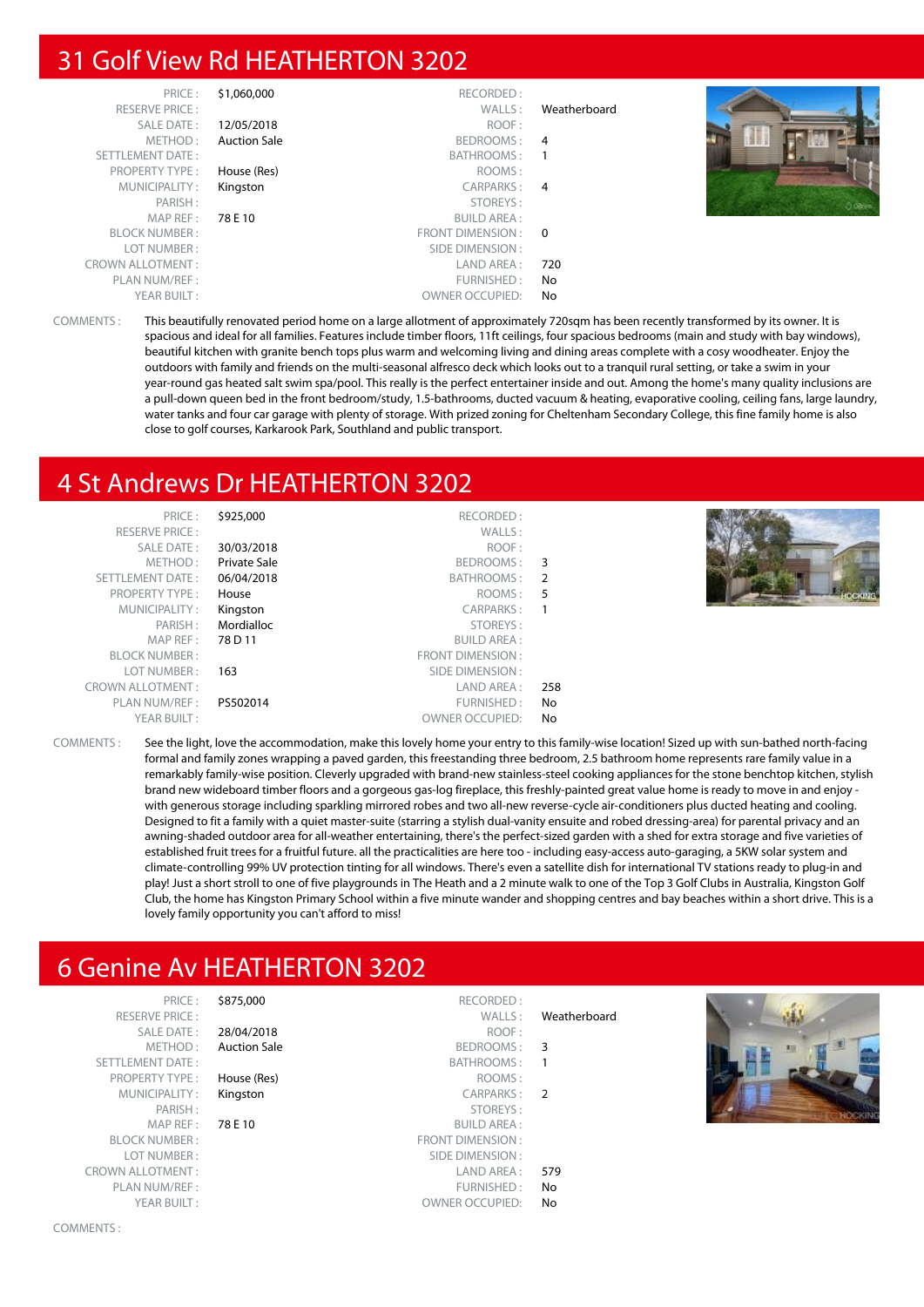### 4 Maureen Ct HEATHERTON 3202

| PRICE:                  | \$790,000    | RECORDED:               |               |  |
|-------------------------|--------------|-------------------------|---------------|--|
| <b>RESERVE PRICE:</b>   |              | WALLS:                  |               |  |
| SALE DATE:              | 14/03/2018   | ROOF:                   |               |  |
| METHOD:                 | Private Sale | BEDROOMS:               | 3             |  |
| <b>SETTLEMENT DATE:</b> |              | BATHROOMS:              |               |  |
| <b>PROPERTY TYPE:</b>   | House        | ROOMS:                  |               |  |
| MUNICIPALITY:           | Kingston     | CARPARKS:               | $\mathcal{P}$ |  |
| PARISH:                 |              | STOREYS:                |               |  |
| MAP REF :               | 78 E 10      | <b>BUILD AREA:</b>      |               |  |
| <b>BLOCK NUMBER:</b>    |              | <b>FRONT DIMENSION:</b> |               |  |
| LOT NUMBER:             |              | SIDE DIMENSION:         |               |  |
| <b>CROWN ALLOTMENT:</b> |              | LAND AREA :             |               |  |
| PLAN NUM/REF:           |              | FURNISHED:              | No            |  |
| YEAR BUILT:             |              | <b>OWNER OCCUPIED:</b>  | No            |  |



COMMENTS : Sun-splashed, warm and welcoming, this impeccable 3-bedroom home is peacefully positioned in a quiet cul-de-sac where schools, shops, transport and golf courses are all conveniently located nearby.Providing the ideal setting for relaxed family living, the home features a generous lounge room, open plan kitchen with quality appliances plus adjacent dining area which spills out to a sundrenched alfresco patio and neatly manicured gardens - the perfect spot for unwinding with friends and family.Each of the bedrooms is double-sized; the master benefits from built-in robes, whilst they all share a stylish family bathroom and separate WC.A laundry with convenient outdoor access, heating, split system cooling, pristine carpets plus carport and extra off-street parking are all offered.Just moments to all essential amenities, and boasting coveted zoning for the highly-regarded Cheltenham Secondary College, this is a fabulous family proposition in an ever-popular family-friendly locale.

### 19 Kingston Rd HEATHERTON 3202

RESERVE PRICE : WALLS :<br>SALE DATE : 07/04/2018 SETTLEMENT DATE: PROPERTY TYPE : House (Res) MUNICIPALITY : Kingston MAP REF : 78 F 10<br>NUMBER : FROM BLOCK NUMBER :<br>
I OT NUMBER :<br>
S LOT NUMBER : CROWN ALLOTMENT: PLAN NUM/REF :

PRICE : \$716,500 RECORDED :<br>PRICE : WALLS : SALE DATE: 07/04/2018 METHOD: Auction Sale

|                | $\sqrt{2}$              | <u>VIIV IILV IV</u>             |
|----------------|-------------------------|---------------------------------|
| $\overline{2}$ | BEDROOMS:               | <b>Auction Sale</b><br>METHOD : |
| $\overline{2}$ | BATHROOMS:              | MENT DATE:                      |
|                | ROOMS:                  | PERTY TYPE:<br>House (Res)      |
| $\overline{2}$ | CARPARKS:               | JNICIPALITY:<br>Kingston        |
|                | STOREYS:                | PARISH:                         |
|                | <b>BUILD AREA:</b>      | 78 F 10<br>MAP REF:             |
|                | <b>FRONT DIMENSION:</b> | CK NUMBER :                     |
|                | SIDE DIMENSION:         | OT NUMBER :                     |
|                | LAND AREA:              | ALLOTMENT :                     |
| No             | FURNISHED:              | N NUM/REF :                     |
| No             | <b>OWNER OCCUPIED:</b>  | YEAR BUILT:                     |



#### COMMENTS :

## 26 Baltusrol Cirt HEATHERTON 3202

| \$620,000 | PRICF:                  |
|-----------|-------------------------|
|           | <b>RESERVE PRICE:</b>   |
| 20/03/20  | <b>SALE DATE:</b>       |
| Sale      | METHOD:                 |
| 08/05/20  | <b>SETTLEMENT DATE:</b> |
| House (Re | <b>PROPERTY TYPE:</b>   |
| Kingston  | MUNICIPALITY:           |
| Mordiallo | PARISH:                 |
|           | MAP RFF:                |
|           | <b>BI OCK NUMBER:</b>   |
| 58        | LOT NUMBER:             |
|           | ROWN ALLOTMENT:         |
| PS512746  | PLAN NUM/REF:           |
|           | YEAR BUILT:             |
|           |                         |

#### PS512746

|                | RECORDED:<br>\$620,000       | PRICE:                  |
|----------------|------------------------------|-------------------------|
|                | WALLS:                       | <b>RESERVE PRICE:</b>   |
|                | 20/03/2018<br>ROOF:          | <b>SALE DATE:</b>       |
| 3              | Sale<br>BEDROOMS:            | METHOD:                 |
|                | 08/05/2018<br>BATHROOMS:     | <b>SETTLEMENT DATE:</b> |
|                | ROOMS:<br>House (Res)        | <b>PROPERTY TYPE:</b>   |
|                | <b>CARPARKS:</b><br>Kingston | MUNICIPALITY:           |
|                | STOREYS:<br>Mordialloc       | PARISH:                 |
|                | <b>BUILD AREA:</b>           | MAP REF:                |
|                | <b>FRONT DIMENSION:</b>      | <b>BLOCK NUMBER:</b>    |
|                | SIDE DIMENSION:<br>58        | LOT NUMBER:             |
| 260            | LAND AREA:                   | <b>CROWN ALLOTMENT:</b> |
|                | PS512746<br>FURNISHED:       | PLAN NUM/REF:           |
| N <sub>o</sub> | <b>OWNER OCCUPIED:</b>       | YEAR BUILT:             |



COMMENTS :